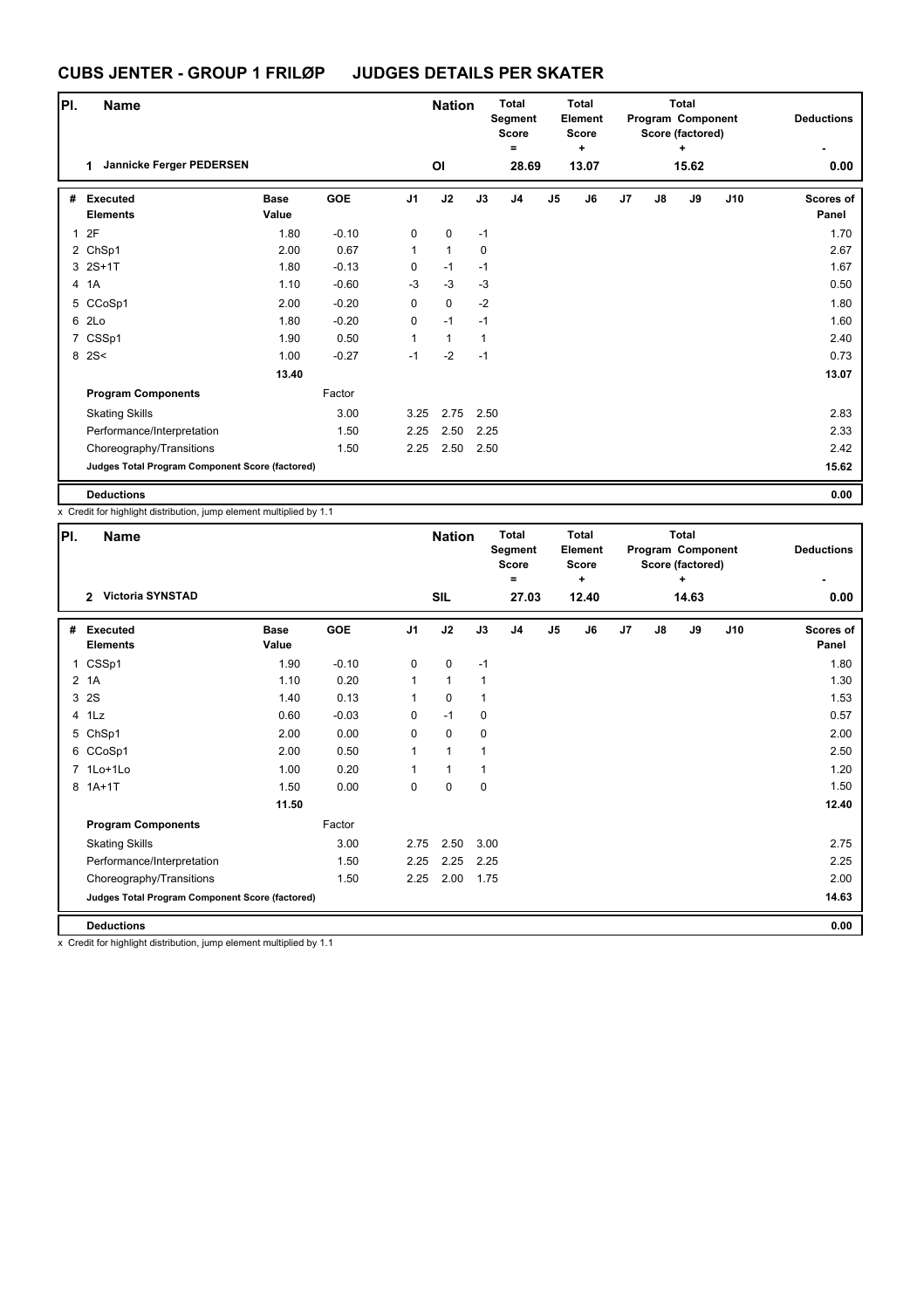| PI.            | <b>Name</b>                                     |                      |         |                | <b>Nation</b> |             | <b>Total</b><br>Segment<br><b>Score</b> |                | Total<br>Element<br><b>Score</b> |                |    | <b>Total</b><br>Program Component<br>Score (factored) |     | <b>Deductions</b>         |
|----------------|-------------------------------------------------|----------------------|---------|----------------|---------------|-------------|-----------------------------------------|----------------|----------------------------------|----------------|----|-------------------------------------------------------|-----|---------------------------|
|                | <b>Sofie LARSEN EIDE</b><br>3                   |                      |         |                | <b>BSK</b>    |             | Ξ                                       |                | ٠<br>9.54                        |                |    | ÷<br>14.13                                            |     |                           |
|                |                                                 |                      |         |                |               |             | 23.67                                   |                |                                  |                |    |                                                       |     | 0.00                      |
| #              | Executed<br><b>Elements</b>                     | <b>Base</b><br>Value | GOE     | J <sub>1</sub> | J2            | J3          | J <sub>4</sub>                          | J <sub>5</sub> | J6                               | J <sub>7</sub> | J8 | J9                                                    | J10 | <b>Scores of</b><br>Panel |
|                | 1 CoSp1                                         | 1.70                 | $-0.03$ | 1              | $-1$          | $-1$        |                                         |                |                                  |                |    |                                                       |     | 1.67                      |
| $\overline{2}$ | 1F                                              | 0.50                 | 0.07    | $\mathbf{1}$   | $\mathbf 0$   | 0           |                                         |                |                                  |                |    |                                                       |     | 0.57                      |
| 3              | 1Lz                                             | 0.60                 | 0.00    | $\mathbf 0$    | $\mathbf 0$   | 0           |                                         |                |                                  |                |    |                                                       |     | 0.60                      |
|                | 4 ChSp1                                         | 2.00                 | 0.33    | $\mathbf{1}$   | $\mathbf 0$   | $\mathbf 0$ |                                         |                |                                  |                |    |                                                       |     | 2.33                      |
|                | 5 1Lz+1Lo                                       | 1.10                 | 0.00    | $\mathbf 0$    | $\mathbf 0$   | 0           |                                         |                |                                  |                |    |                                                       |     | 1.10                      |
|                | 6 CUSp1                                         | 1.70                 | $-0.30$ | $-1$           | $\pmb{0}$     | $-2$        |                                         |                |                                  |                |    |                                                       |     | 1.40                      |
|                | 7 1F+1Lo+1Lo                                    | 1.50                 | $-0.03$ | $\mathbf 0$    | $\mathbf 0$   | $-1$        |                                         |                |                                  |                |    |                                                       |     | 1.47                      |
| 8              | 1S                                              | 0.40                 | 0.00    | $\mathbf 0$    | $\mathbf 0$   | $\mathbf 0$ |                                         |                |                                  |                |    |                                                       |     | 0.40                      |
|                |                                                 | 9.50                 |         |                |               |             |                                         |                |                                  |                |    |                                                       |     | 9.54                      |
|                | <b>Program Components</b>                       |                      | Factor  |                |               |             |                                         |                |                                  |                |    |                                                       |     |                           |
|                | <b>Skating Skills</b>                           |                      | 3.00    | 2.50           | 2.00          | 2.00        |                                         |                |                                  |                |    |                                                       |     | 2.17                      |
|                | Performance/Interpretation                      |                      | 1.50    | 3.00           | 2.50          | 2.25        |                                         |                |                                  |                |    |                                                       |     | 2.58                      |
|                | Choreography/Transitions                        |                      | 1.50    | 3.00           | 2.00          | 2.50        |                                         |                |                                  |                |    |                                                       |     | 2.50                      |
|                | Judges Total Program Component Score (factored) |                      |         |                |               |             |                                         |                |                                  |                |    |                                                       |     | 14.13                     |
|                | <b>Deductions</b>                               |                      |         |                |               |             |                                         |                |                                  |                |    |                                                       |     | 0.00                      |

x Credit for highlight distribution, jump element multiplied by 1.1

| PI. | <b>Name</b>                                     |                      |            |                | <b>Nation</b>            |             | <b>Total</b><br>Segment<br><b>Score</b><br>۰ |                | <b>Total</b><br>Element<br><b>Score</b><br>٠ |    |               | <b>Total</b><br>Program Component<br>Score (factored)<br>٠ |     | <b>Deductions</b>  |
|-----|-------------------------------------------------|----------------------|------------|----------------|--------------------------|-------------|----------------------------------------------|----------------|----------------------------------------------|----|---------------|------------------------------------------------------------|-----|--------------------|
|     | <b>Madeleine ERIKSEN</b><br>4                   |                      |            |                | <b>OSK</b>               |             | 23.30                                        |                | 9.68                                         |    |               | 13.62                                                      |     | 0.00               |
| #   | <b>Executed</b><br><b>Elements</b>              | <b>Base</b><br>Value | <b>GOE</b> | J <sub>1</sub> | J2                       | J3          | J4                                           | J <sub>5</sub> | J6                                           | J7 | $\mathsf{J}8$ | J9                                                         | J10 | Scores of<br>Panel |
|     | 1 1F+1A+SEQ                                     | 1.28                 | 0.00       | 1              | $\mathbf 0$              | $-1$        |                                              |                |                                              |    |               |                                                            |     | 1.28               |
|     | 2 1Lz+1T+1Lo                                    | 1.50                 | $-0.03$    | 0              | $-1$                     | $\mathbf 0$ |                                              |                |                                              |    |               |                                                            |     | 1.47               |
|     | 3 CCoSp1                                        | 2.00                 | $-0.70$    | $-2$           | $-3$                     | $-2$        |                                              |                |                                              |    |               |                                                            |     | 1.30               |
|     | 4 1Lo*+1Lo*                                     | 0.00                 | 0.00       |                | $\overline{\phantom{a}}$ |             |                                              |                |                                              |    |               |                                                            |     | 0.00               |
|     | 5 ChSp1                                         | 2.00                 | 0.33       | 1              | $\mathbf 0$              | $\mathbf 0$ |                                              |                |                                              |    |               |                                                            |     | 2.33               |
| 6   | 1A                                              | 1.10                 | 0.00       | 0              | $\mathbf 0$              | $\mathbf 0$ |                                              |                |                                              |    |               |                                                            |     | 1.10               |
| 7   | SSp1                                            | 1.30                 | 0.33       | 1              | 0                        | 1           |                                              |                |                                              |    |               |                                                            |     | 1.63               |
|     | 8 1Lz                                           | 0.60                 | $-0.03$    | 0              | $-1$                     | 0           |                                              |                |                                              |    |               |                                                            |     | 0.57               |
|     |                                                 | 9.78                 |            |                |                          |             |                                              |                |                                              |    |               |                                                            |     | 9.68               |
|     | <b>Program Components</b>                       |                      | Factor     |                |                          |             |                                              |                |                                              |    |               |                                                            |     |                    |
|     | <b>Skating Skills</b>                           |                      | 3.00       | 2.75           | 2.50                     | 2.50        |                                              |                |                                              |    |               |                                                            |     | 2.58               |
|     | Performance/Interpretation                      |                      | 1.50       | 2.25           | 2.25                     | 1.50        |                                              |                |                                              |    |               |                                                            |     | 2.00               |
|     | Choreography/Transitions                        |                      | 1.50       | 2.00           | 2.00                     | 1.75        |                                              |                |                                              |    |               |                                                            |     | 1.92               |
|     | Judges Total Program Component Score (factored) |                      |            |                |                          |             |                                              |                |                                              |    |               |                                                            |     | 13.62              |
|     | <b>Deductions</b>                               |                      |            |                |                          |             |                                              |                |                                              |    |               |                                                            |     | 0.00               |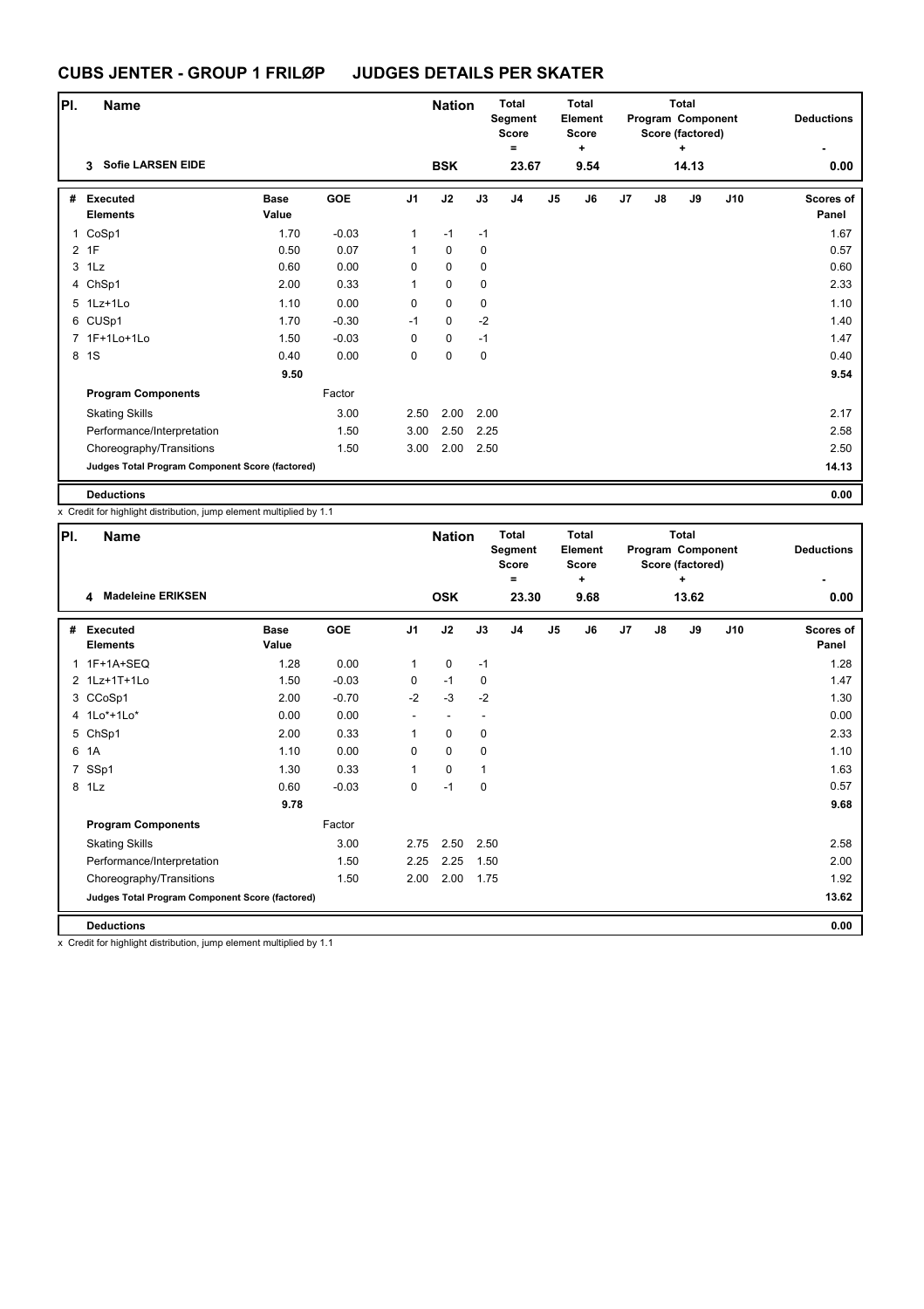| PI. | <b>Name</b>                                     |                      |                   |                | <b>Nation</b> |      | <b>Total</b><br>Segment<br><b>Score</b><br>$\equiv$ |                | <b>Total</b><br>Element<br><b>Score</b><br>÷ |    |               | Total<br>Program Component<br>Score (factored)<br>٠ |     | <b>Deductions</b>         |
|-----|-------------------------------------------------|----------------------|-------------------|----------------|---------------|------|-----------------------------------------------------|----------------|----------------------------------------------|----|---------------|-----------------------------------------------------|-----|---------------------------|
|     | Mathilde AUSTDAHL SANDØY<br>5                   |                      |                   |                | OI            |      | 22.25                                               |                | 11.12                                        |    |               | 13.13                                               |     | 2.00                      |
| #   | Executed<br><b>Elements</b>                     | <b>Base</b><br>Value | <b>GOE</b>        | J <sub>1</sub> | J2            | J3   | J4                                                  | J <sub>5</sub> | J6                                           | J7 | $\mathsf{J}8$ | J9                                                  | J10 | <b>Scores of</b><br>Panel |
|     | 1 1A+1Lo                                        | 1.60                 | $-0.60$           | $-3$           | $-3$          | $-3$ |                                                     |                |                                              |    |               |                                                     |     | 1.00                      |
|     | 2 CCoSp1                                        | 2.00                 | 0.50              | $\mathbf{1}$   | $\mathbf{1}$  | 1    |                                                     |                |                                              |    |               |                                                     |     | 2.50                      |
|     | 3 2S                                            | 1.40                 | $-0.60$           | $-3$           | $-3$          | $-3$ |                                                     |                |                                              |    |               |                                                     |     | 0.80                      |
|     | 4 1F                                            | 0.50                 | 0.20              | $\mathbf{1}$   | $\mathbf{1}$  | 1    |                                                     |                |                                              |    |               |                                                     |     | 0.70                      |
|     | 5 ChSp1                                         | 2.00                 | 1.00              | $\mathbf{1}$   | $\mathbf{1}$  | 1    |                                                     |                |                                              |    |               |                                                     |     | 3.00                      |
|     | 6 1A                                            | 1.10                 | 0.00              | 0              | $\mathbf 0$   | 0    |                                                     |                |                                              |    |               |                                                     |     | 1.10                      |
|     | 7 2S+SEQ                                        | 1.12                 | $-0.60$           | $-3$           | $-3$          | $-3$ |                                                     |                |                                              |    |               |                                                     |     | 0.52                      |
|     | 8 LSp1                                          | 1.50                 | 0.00              | 0              | $\mathbf 0$   | 0    |                                                     |                |                                              |    |               |                                                     |     | 1.50                      |
|     |                                                 | 11.22                |                   |                |               |      |                                                     |                |                                              |    |               |                                                     |     | 11.12                     |
|     | <b>Program Components</b>                       |                      | Factor            |                |               |      |                                                     |                |                                              |    |               |                                                     |     |                           |
|     | <b>Skating Skills</b>                           |                      | 3.00              | 2.25           | 2.50          | 2.00 |                                                     |                |                                              |    |               |                                                     |     | 2.25                      |
|     | Performance/Interpretation                      |                      | 1.50              | 2.00           | 2.00          | 2.00 |                                                     |                |                                              |    |               |                                                     |     | 2.00                      |
|     | Choreography/Transitions                        |                      | 1.50              | 2.25           | 2.25          | 2.25 |                                                     |                |                                              |    |               |                                                     |     | 2.25                      |
|     | Judges Total Program Component Score (factored) |                      |                   |                |               |      |                                                     |                |                                              |    |               |                                                     |     | 13.13                     |
|     | <b>Deductions</b>                               |                      | Falls:<br>$-2.00$ |                |               |      |                                                     |                |                                              |    |               |                                                     |     | $-2.00$                   |

x Credit for highlight distribution, jump element multiplied by 1.1

| PI. | Name                                            |   |                      |         |                | <b>Nation</b> |              | <b>Total</b><br>Segment<br><b>Score</b> |                | <b>Total</b><br><b>Element</b><br><b>Score</b> |                |    | <b>Total</b><br>Program Component<br>Score (factored) |     | <b>Deductions</b>         |
|-----|-------------------------------------------------|---|----------------------|---------|----------------|---------------|--------------|-----------------------------------------|----------------|------------------------------------------------|----------------|----|-------------------------------------------------------|-----|---------------------------|
|     | <b>Victoria GRANDAHL</b><br>6                   |   |                      |         |                | <b>SSK</b>    |              | ٠<br>21.18                              |                | ÷<br>8.93                                      |                |    | ٠<br>12.25                                            |     | 0.00                      |
|     |                                                 |   |                      |         |                |               |              |                                         |                |                                                |                |    |                                                       |     |                           |
| #   | Executed<br><b>Elements</b>                     |   | <b>Base</b><br>Value | GOE     | J <sub>1</sub> | J2            | J3           | J <sub>4</sub>                          | J <sub>5</sub> | J6                                             | J <sub>7</sub> | J8 | J9                                                    | J10 | <b>Scores of</b><br>Panel |
|     | 1 1F+1T+1Lo                                     |   | 1.40                 | 0.00    | 0              | 0             | 0            |                                         |                |                                                |                |    |                                                       |     | 1.40                      |
|     | $2$ 1 Lz                                        | e | 0.60                 | $-0.07$ | $-1$           | $\mathbf 0$   | $-1$         |                                         |                |                                                |                |    |                                                       |     | 0.53                      |
|     | 3 CSp1                                          |   | 1.40                 | $-0.20$ | $-1$           | $\mathbf 0$   | $-1$         |                                         |                |                                                |                |    |                                                       |     | 1.20                      |
|     | 4 ChSp1                                         |   | 2.00                 | 0.33    | 0              | $\mathbf 0$   | $\mathbf{1}$ |                                         |                |                                                |                |    |                                                       |     | 2.33                      |
|     | $5$ 1A <<                                       |   | 0.00                 | 0.00    |                |               |              |                                         |                |                                                |                |    |                                                       |     | 0.00                      |
| 6   | 1F                                              |   | 0.50                 | 0.00    | $\Omega$       | $\mathbf{0}$  | 0            |                                         |                |                                                |                |    |                                                       |     | 0.50                      |
|     | 7 1Lz+1Lo                                       |   | 1.10                 | 0.07    | 1              | $\mathbf 0$   | 0            |                                         |                |                                                |                |    |                                                       |     | 1.17                      |
|     | 8 CCoSp1                                        |   | 2.00                 | $-0.20$ | 0              | $-1$          | $-1$         |                                         |                |                                                |                |    |                                                       |     | 1.80                      |
|     |                                                 |   | 9.00                 |         |                |               |              |                                         |                |                                                |                |    |                                                       |     | 8.93                      |
|     | <b>Program Components</b>                       |   |                      | Factor  |                |               |              |                                         |                |                                                |                |    |                                                       |     |                           |
|     | <b>Skating Skills</b>                           |   |                      | 3.00    | 2.00           | 2.00          | 2.25         |                                         |                |                                                |                |    |                                                       |     | 2.08                      |
|     | Performance/Interpretation                      |   |                      | 1.50    | 1.75           | 1.75          | 2.00         |                                         |                |                                                |                |    |                                                       |     | 1.83                      |
|     | Choreography/Transitions                        |   |                      | 1.50    | 2.25           | 2.00          | 2.25         |                                         |                |                                                |                |    |                                                       |     | 2.17                      |
|     | Judges Total Program Component Score (factored) |   |                      |         |                |               |              |                                         |                |                                                |                |    |                                                       |     | 12.25                     |
|     | <b>Deductions</b>                               |   |                      |         |                |               |              |                                         |                |                                                |                |    |                                                       |     | 0.00                      |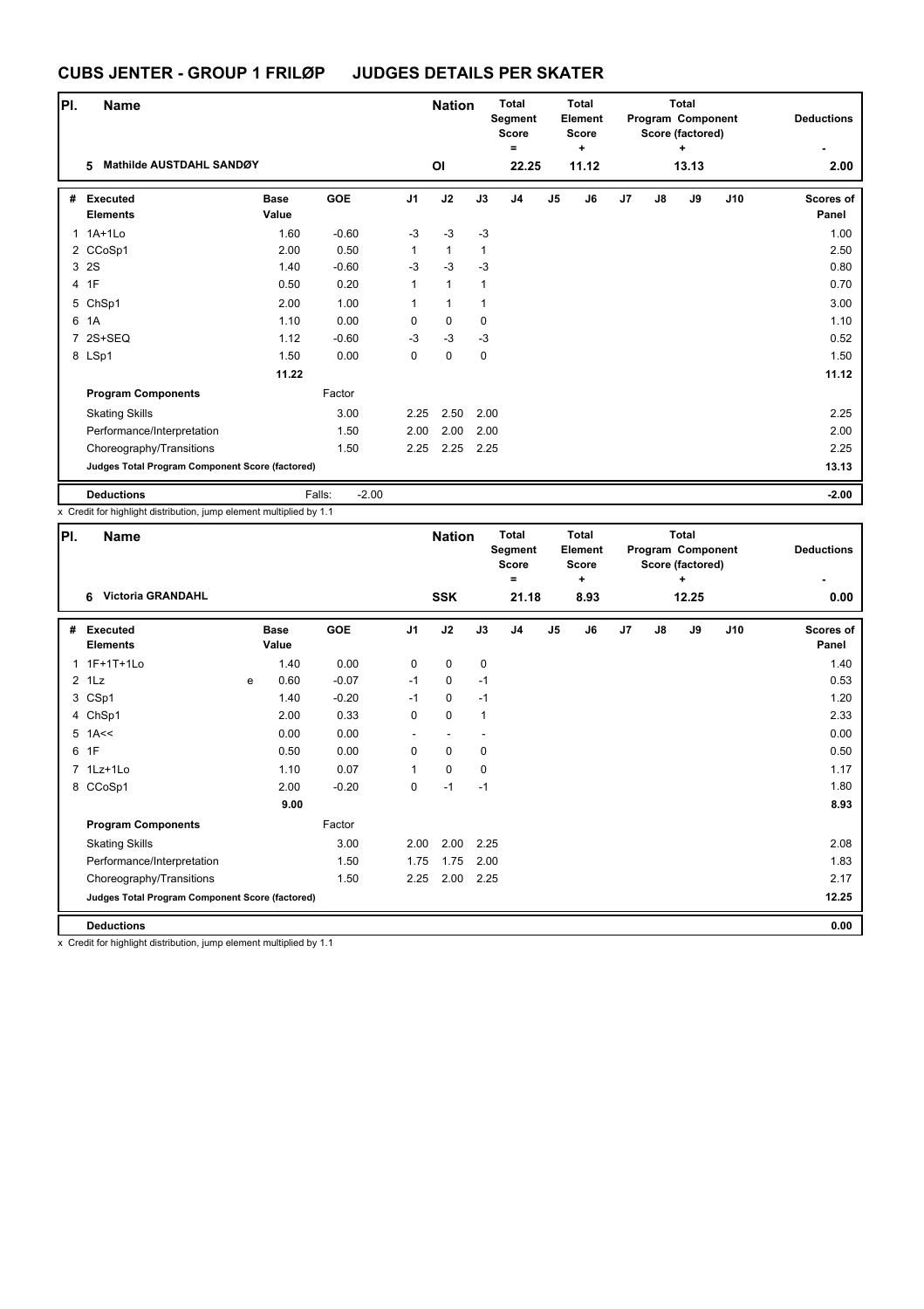| PI. | <b>Name</b>                                     |   |                      |         |                          | <b>Nation</b>            |      | <b>Total</b><br>Segment<br><b>Score</b> |    | <b>Total</b><br>Element<br><b>Score</b> |                |    | <b>Total</b><br>Program Component<br>Score (factored) |     | <b>Deductions</b>         |
|-----|-------------------------------------------------|---|----------------------|---------|--------------------------|--------------------------|------|-----------------------------------------|----|-----------------------------------------|----------------|----|-------------------------------------------------------|-----|---------------------------|
|     |                                                 |   |                      |         |                          |                          |      | Ξ                                       |    | ÷                                       |                |    | ÷                                                     |     |                           |
|     | <b>Helene JØRGENSEN</b>                         |   |                      |         |                          | <b>AKK</b>               |      | 18.96                                   |    | 7.08                                    |                |    | 11.88                                                 |     | 0.00                      |
| #   | <b>Executed</b><br><b>Elements</b>              |   | <b>Base</b><br>Value | GOE     | J <sub>1</sub>           | J2                       | J3   | J <sub>4</sub>                          | J5 | J6                                      | J <sub>7</sub> | J8 | J9                                                    | J10 | <b>Scores of</b><br>Panel |
| 1   | $1A+T$                                          |   | 1.10                 | $-0.13$ | $-1$                     | $-1$                     | 0    |                                         |    |                                         |                |    |                                                       |     | 0.97                      |
|     | 2 1F+1Lo+1Lo                                    |   | 1.50                 | 0.07    | $\mathbf{1}$             | 0                        | 0    |                                         |    |                                         |                |    |                                                       |     | 1.57                      |
|     | 3 SSp1                                          |   | 1.30                 | $-0.10$ | $\pmb{0}$                | $\pmb{0}$                | $-1$ |                                         |    |                                         |                |    |                                                       |     | 1.20                      |
|     | 4 ChSp0                                         |   | 0.00                 | 0.00    | $\overline{\phantom{a}}$ | $\overline{\phantom{a}}$ |      |                                         |    |                                         |                |    |                                                       |     | 0.00                      |
| 5   | 1A                                              |   | 1.10                 | 0.00    | $\mathbf 0$              | $\mathbf 0$              | 0    |                                         |    |                                         |                |    |                                                       |     | 1.10                      |
| 6   | 1F                                              |   | 0.50                 | $-0.03$ | $\pmb{0}$                | $\pmb{0}$                | $-1$ |                                         |    |                                         |                |    |                                                       |     | 0.47                      |
|     | 7 1Lz                                           | e | 0.60                 | $-0.13$ | $-1$                     | $-1$                     | $-2$ |                                         |    |                                         |                |    |                                                       |     | 0.47                      |
|     | 8 CSp1                                          |   | 1.40                 | $-0.10$ | $\mathbf 0$              | $\mathbf 0$              | $-1$ |                                         |    |                                         |                |    |                                                       |     | 1.30                      |
|     |                                                 |   | 7.50                 |         |                          |                          |      |                                         |    |                                         |                |    |                                                       |     | 7.08                      |
|     | <b>Program Components</b>                       |   |                      | Factor  |                          |                          |      |                                         |    |                                         |                |    |                                                       |     |                           |
|     | <b>Skating Skills</b>                           |   |                      | 3.00    | 2.25                     | 1.75                     | 2.00 |                                         |    |                                         |                |    |                                                       |     | 2.00                      |
|     | Performance/Interpretation                      |   |                      | 1.50    | 2.25                     | 1.75                     | 1.75 |                                         |    |                                         |                |    |                                                       |     | 1.92                      |
|     | Choreography/Transitions                        |   |                      | 1.50    | 2.25                     | 2.00                     | 1.75 |                                         |    |                                         |                |    |                                                       |     | 2.00                      |
|     | Judges Total Program Component Score (factored) |   |                      |         |                          |                          |      |                                         |    |                                         |                |    |                                                       |     | 11.88                     |
|     | <b>Deductions</b>                               |   |                      |         |                          |                          |      |                                         |    |                                         |                |    |                                                       |     | 0.00                      |

|              | x Credit for highlight distribution, jump element multiplied by 1.1 |   |                      |         |                |               |      |                                              |                |                                              |                |    |                                                            |     |                    |
|--------------|---------------------------------------------------------------------|---|----------------------|---------|----------------|---------------|------|----------------------------------------------|----------------|----------------------------------------------|----------------|----|------------------------------------------------------------|-----|--------------------|
| PI.          | Name                                                                |   |                      |         |                | <b>Nation</b> |      | <b>Total</b><br>Segment<br><b>Score</b><br>= |                | <b>Total</b><br>Element<br><b>Score</b><br>÷ |                |    | <b>Total</b><br>Program Component<br>Score (factored)<br>÷ |     | <b>Deductions</b>  |
|              | <b>Nora SALVESEN</b><br>8                                           |   |                      |         |                | <b>SKK</b>    |      | 18.32                                        |                | 7.30                                         |                |    | 11.02                                                      |     | 0.00               |
| #            | <b>Executed</b><br><b>Elements</b>                                  |   | <b>Base</b><br>Value | GOE     | J <sub>1</sub> | J2            | J3   | J <sub>4</sub>                               | J <sub>5</sub> | J6                                           | J <sub>7</sub> | J8 | J9                                                         | J10 | Scores of<br>Panel |
| $\mathbf{1}$ | 1A                                                                  |   | 1.10                 | 0.00    | 0              | $\mathbf 0$   | 0    |                                              |                |                                              |                |    |                                                            |     | 1.10               |
|              | 2 1F+1Lo+T                                                          |   | 1.00                 | $-0.10$ | $-1$           | $-1$          | $-1$ |                                              |                |                                              |                |    |                                                            |     | 0.90               |
|              | 3 CCoSp1                                                            |   | 2.00                 | $-0.40$ | $-2$           | $-1$          | $-1$ |                                              |                |                                              |                |    |                                                            |     | 1.60               |
|              | 4 1Lz                                                               | e | 0.60                 | $-0.10$ | $-1$           | $-1$          | $-1$ |                                              |                |                                              |                |    |                                                            |     | 0.50               |
|              | 5 SSp1                                                              |   | 1.30                 | $-0.10$ | 0              | $\mathbf 0$   | $-1$ |                                              |                |                                              |                |    |                                                            |     | 1.20               |
|              | 6 ChSp0                                                             |   | 0.00                 | 0.00    | ٠              |               |      |                                              |                |                                              |                |    |                                                            |     | 0.00               |
|              | 7 1A+1Lo                                                            |   | 1.60                 | 0.00    | 0              | $\mathbf 0$   | 0    |                                              |                |                                              |                |    |                                                            |     | 1.60               |
|              | 8 1S                                                                |   | 0.40                 | 0.00    | 0              | $\mathbf 0$   | 0    |                                              |                |                                              |                |    |                                                            |     | 0.40               |
|              |                                                                     |   | 8.00                 |         |                |               |      |                                              |                |                                              |                |    |                                                            |     | 7.30               |
|              | <b>Program Components</b>                                           |   |                      | Factor  |                |               |      |                                              |                |                                              |                |    |                                                            |     |                    |
|              | <b>Skating Skills</b>                                               |   |                      | 3.00    | 2.00           | 2.00          | 1.75 |                                              |                |                                              |                |    |                                                            |     | 1.92               |
|              | Performance/Interpretation                                          |   |                      | 1.50    | 1.75           | 1.75          | 1.50 |                                              |                |                                              |                |    |                                                            |     | 1.67               |
|              | Choreography/Transitions                                            |   |                      | 1.50    | 2.00           | 1.75          | 1.75 |                                              |                |                                              |                |    |                                                            |     | 1.83               |
|              | <b>Judges Total Program Component Score (factored)</b>              |   |                      |         |                |               |      |                                              |                |                                              |                |    |                                                            |     | 11.02              |
|              | <b>Deductions</b>                                                   |   |                      |         |                |               |      |                                              |                |                                              |                |    |                                                            |     | 0.00               |
| v            | Credit for highlight distribution jump element multiplied by 1.1    |   |                      |         |                |               |      |                                              |                |                                              |                |    |                                                            |     |                    |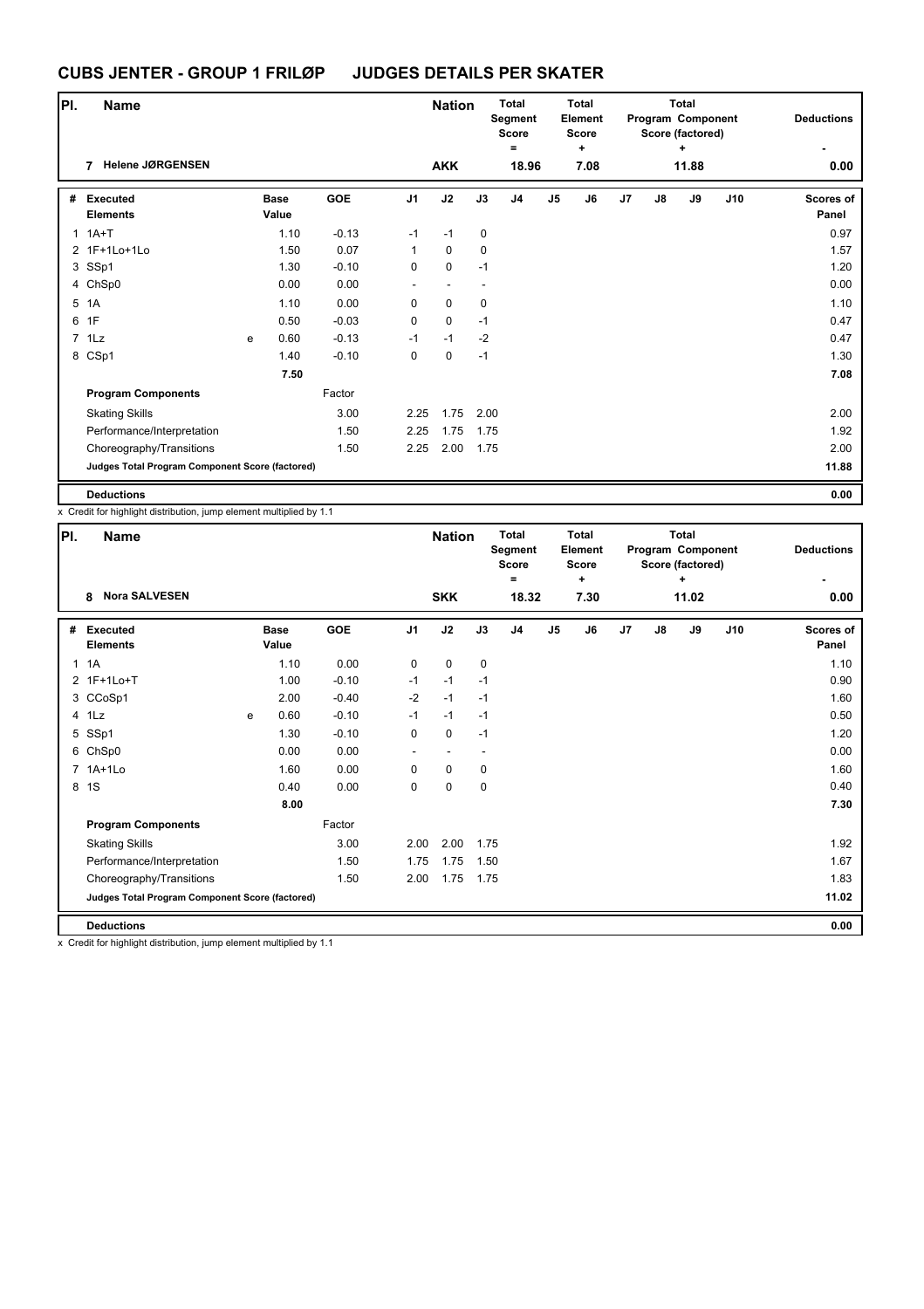| PI.            | <b>Name</b>                                     |                      |         |                | <b>Nation</b> |      | <b>Total</b><br>Segment<br><b>Score</b> |                | <b>Total</b><br>Element<br><b>Score</b> |                |    | <b>Total</b><br>Program Component<br>Score (factored) |     | <b>Deductions</b>  |
|----------------|-------------------------------------------------|----------------------|---------|----------------|---------------|------|-----------------------------------------|----------------|-----------------------------------------|----------------|----|-------------------------------------------------------|-----|--------------------|
|                | <b>Maria Tran HILLESTAD</b><br>9                |                      |         |                | <b>OSK</b>    |      | $\equiv$<br>15.84                       |                | ÷<br>7.94                               |                |    | $\ddot{}$<br>7.90                                     |     | 0.00               |
|                |                                                 |                      |         |                |               |      |                                         |                |                                         |                |    |                                                       |     |                    |
| #              | <b>Executed</b><br><b>Elements</b>              | <b>Base</b><br>Value | GOE     | J <sub>1</sub> | J2            | J3   | J <sub>4</sub>                          | J <sub>5</sub> | J6                                      | J <sub>7</sub> | J8 | J9                                                    | J10 | Scores of<br>Panel |
| 1              | SISt1                                           | 1.80                 | $-0.10$ | 0              | $\mathbf 0$   | $-1$ |                                         |                |                                         |                |    |                                                       |     | 1.70               |
| $\overline{2}$ | 1A                                              | 1.10                 | $-0.60$ | $-3$           | $-3$          | $-3$ |                                         |                |                                         |                |    |                                                       |     | 0.50               |
|                | 3 1F+1Lo+T                                      | 1.00                 | $-0.13$ | $-1$           | $-1$          | $-2$ |                                         |                |                                         |                |    |                                                       |     | 0.87               |
|                | 4 CCoSp1                                        | 2.00                 | $-0.30$ | $-1$           | $-1$          | $-1$ |                                         |                |                                         |                |    |                                                       |     | 1.70               |
|                | $5$ 2S<                                         | 1.00                 | $-0.53$ | $-3$           | $-3$          | $-2$ |                                         |                |                                         |                |    |                                                       |     | 0.47               |
|                | 6 1Lz                                           | 0.60                 | $-0.03$ | 0              | $-1$          | 0    |                                         |                |                                         |                |    |                                                       |     | 0.57               |
|                | $7.1A+1T$                                       | 1.50                 | $-0.27$ | $-1$           | $-2$          | $-1$ |                                         |                |                                         |                |    |                                                       |     | 1.23               |
|                | 8 USp1                                          | 1.20                 | $-0.30$ | $-1$           | $-1$          | $-1$ |                                         |                |                                         |                |    |                                                       |     | 0.90               |
|                |                                                 | 10.20                |         |                |               |      |                                         |                |                                         |                |    |                                                       |     | 7.94               |
|                | <b>Program Components</b>                       |                      | Factor  |                |               |      |                                         |                |                                         |                |    |                                                       |     |                    |
|                | <b>Skating Skills</b>                           |                      | 3.00    | 1.25           | 1.50          | 1.50 |                                         |                |                                         |                |    |                                                       |     | 1.42               |
|                | Performance/Interpretation                      |                      | 1.50    | 1.00           | 1.25          | 1.25 |                                         |                |                                         |                |    |                                                       |     | 1.17               |
|                | Choreography/Transitions                        |                      | 1.50    | 1.25           | 1.25          | 1.25 |                                         |                |                                         |                |    |                                                       |     | 1.25               |
|                | Judges Total Program Component Score (factored) |                      |         |                |               |      |                                         |                |                                         |                |    |                                                       |     | 7.90               |
|                | <b>Deductions</b>                               |                      |         |                |               |      |                                         |                |                                         |                |    |                                                       |     | 0.00               |

x Credit for highlight distribution, jump element multiplied by 1.1

| PI. | <b>Name</b>                                     |                      |            |                | <b>Nation</b> |             | <b>Total</b><br>Segment<br><b>Score</b><br>۰ |    | <b>Total</b><br>Element<br><b>Score</b><br>٠ |    |               | <b>Total</b><br>Program Component<br>Score (factored)<br>٠ |     | <b>Deductions</b>  |
|-----|-------------------------------------------------|----------------------|------------|----------------|---------------|-------------|----------------------------------------------|----|----------------------------------------------|----|---------------|------------------------------------------------------------|-----|--------------------|
|     | Frida K. BERG<br>10                             |                      |            |                | <b>SIL</b>    |             | 15.50                                        |    | 7.24                                         |    |               | 8.26                                                       |     | 0.00               |
| #   | Executed<br><b>Elements</b>                     | <b>Base</b><br>Value | <b>GOE</b> | J <sub>1</sub> | J2            | J3          | J <sub>4</sub>                               | J5 | J6                                           | J7 | $\mathsf{J}8$ | J9                                                         | J10 | Scores of<br>Panel |
|     | 1 CSp1                                          | 1.40                 | $-0.20$    | $-1$           | $-1$          | 0           |                                              |    |                                              |    |               |                                                            |     | 1.20               |
|     | $2$ 1A+1T                                       | 1.50                 | 0.00       | 0              | $\mathbf 0$   | $\mathbf 0$ |                                              |    |                                              |    |               |                                                            |     | 1.50               |
|     | 3 ChSp0                                         | 0.00                 | 0.00       | $\sim$         |               |             |                                              |    |                                              |    |               |                                                            |     | 0.00               |
|     | 4 CoSp1                                         | 1.70                 | $-0.50$    | $-1$           | $-2$          | $-2$        |                                              |    |                                              |    |               |                                                            |     | 1.20               |
|     | 5 1F                                            | 0.50                 | $-0.03$    | $-1$           | $\mathbf 0$   | $\mathbf 0$ |                                              |    |                                              |    |               |                                                            |     | 0.47               |
|     | 6 1F+1Lo+1T                                     | 1.40                 | 0.00       | 0              | $\mathbf{0}$  | $\mathbf 0$ |                                              |    |                                              |    |               |                                                            |     | 1.40               |
|     | $7$ 1 Lz                                        | 0.60                 | $-0.10$    | $-1$           | $-1$          | $-1$        |                                              |    |                                              |    |               |                                                            |     | 0.50               |
| 8   | 1A                                              | 1.10                 | $-0.13$    | $-1$           | $-1$          | 0           |                                              |    |                                              |    |               |                                                            |     | 0.97               |
|     |                                                 | 8.20                 |            |                |               |             |                                              |    |                                              |    |               |                                                            |     | 7.24               |
|     | <b>Program Components</b>                       |                      | Factor     |                |               |             |                                              |    |                                              |    |               |                                                            |     |                    |
|     | <b>Skating Skills</b>                           |                      | 3.00       | 1.50           | 1.25          | 1.75        |                                              |    |                                              |    |               |                                                            |     | 1.50               |
|     | Performance/Interpretation                      |                      | 1.50       | 1.50           | 1.00          | 1.25        |                                              |    |                                              |    |               |                                                            |     | 1.25               |
|     | Choreography/Transitions                        |                      | 1.50       | 1.75           | 1.00          | 1.00        |                                              |    |                                              |    |               |                                                            |     | 1.25               |
|     | Judges Total Program Component Score (factored) |                      |            |                |               |             |                                              |    |                                              |    |               |                                                            |     | 8.26               |
|     | <b>Deductions</b>                               |                      |            |                |               |             |                                              |    |                                              |    |               |                                                            |     | 0.00               |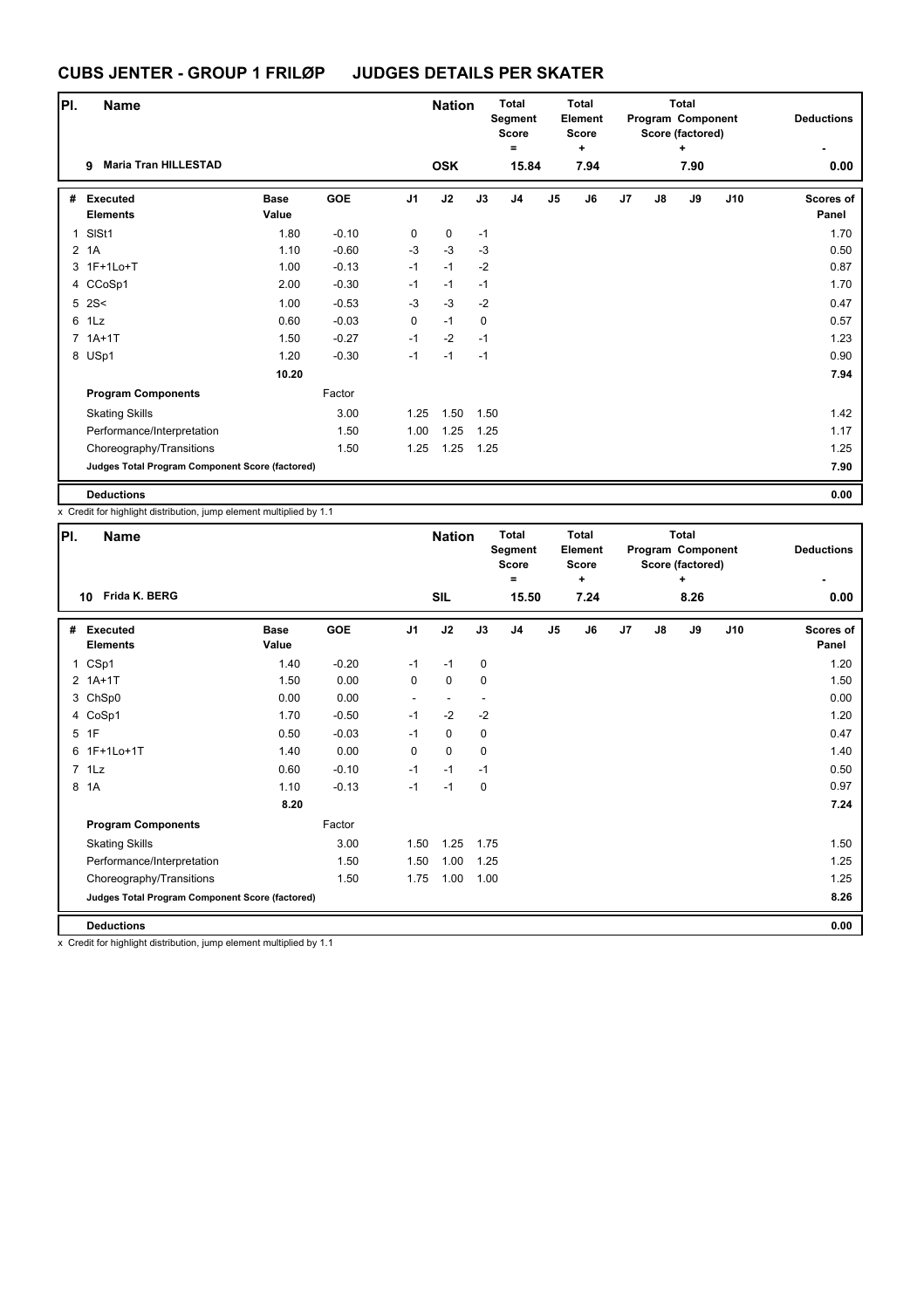| PI.          | Name                                            |                      |                   |                | <b>Nation</b> |                          | <b>Total</b><br>Segment<br><b>Score</b><br>Ξ |                | <b>Total</b><br>Element<br><b>Score</b><br>÷ |    |               | <b>Total</b><br>Program Component<br>Score (factored)<br>٠ |     | <b>Deductions</b>         |
|--------------|-------------------------------------------------|----------------------|-------------------|----------------|---------------|--------------------------|----------------------------------------------|----------------|----------------------------------------------|----|---------------|------------------------------------------------------------|-----|---------------------------|
|              | <b>Lena HAAS</b><br>11                          |                      |                   |                | <b>SKK</b>    |                          | 15.31                                        |                | 7.05                                         |    |               | 10.26                                                      |     | 2.00                      |
| #            | Executed<br><b>Elements</b>                     | <b>Base</b><br>Value | GOE               | J <sub>1</sub> | J2            | J3                       | J <sub>4</sub>                               | J <sub>5</sub> | J6                                           | J7 | $\mathsf{J}8$ | J9                                                         | J10 | <b>Scores of</b><br>Panel |
| $\mathbf{1}$ | 1A                                              | 1.10                 | $-0.60$           | $-3$           | $-3$          | $-3$                     |                                              |                |                                              |    |               |                                                            |     | 0.50                      |
|              | 2 2 S                                           | 1.40                 | $-0.27$           | $-2$           | $-1$          | $-1$                     |                                              |                |                                              |    |               |                                                            |     | 1.13                      |
|              | 3 CoSp1                                         | 1.70                 | 0.00              | 0              | 0             | $\mathbf 0$              |                                              |                |                                              |    |               |                                                            |     | 1.70                      |
|              | 4 1Lo                                           | 0.50                 | $-0.03$           | 0              | 0             | $-1$                     |                                              |                |                                              |    |               |                                                            |     | 0.47                      |
|              | 5 ChSp1                                         | 2.00                 | $-0.50$           | $-1$           | 0             | $-2$                     |                                              |                |                                              |    |               |                                                            |     | 1.50                      |
|              | 6 1A+SEQ                                        | 0.88                 | $-0.60$           | $-3$           | $-3$          | $-3$                     |                                              |                |                                              |    |               |                                                            |     | 0.28                      |
|              | 7 1F+1Lo+1Lo                                    | 1.50                 | $-0.03$           | 0              | $\mathbf 0$   | $-1$                     |                                              |                |                                              |    |               |                                                            |     | 1.47                      |
|              | 8 CSp0                                          | 0.00                 | 0.00              |                |               | $\overline{\phantom{a}}$ |                                              |                |                                              |    |               |                                                            |     | 0.00                      |
|              |                                                 | 9.08                 |                   |                |               |                          |                                              |                |                                              |    |               |                                                            |     | 7.05                      |
|              | <b>Program Components</b>                       |                      | Factor            |                |               |                          |                                              |                |                                              |    |               |                                                            |     |                           |
|              | <b>Skating Skills</b>                           |                      | 3.00              | 1.50           | 1.75          | 1.75                     |                                              |                |                                              |    |               |                                                            |     | 1.67                      |
|              | Performance/Interpretation                      |                      | 1.50              | 1.50           | 1.50          | 1.50                     |                                              |                |                                              |    |               |                                                            |     | 1.50                      |
|              | Choreography/Transitions                        |                      | 1.50              | 2.00           | 1.75          | 2.25                     |                                              |                |                                              |    |               |                                                            |     | 2.00                      |
|              | Judges Total Program Component Score (factored) |                      |                   |                |               |                          |                                              |                |                                              |    |               |                                                            |     | 10.26                     |
|              | <b>Deductions</b>                               |                      | Falls:<br>$-2.00$ |                |               |                          |                                              |                |                                              |    |               |                                                            |     | $-2.00$                   |

x Credit for highlight distribution, jump element multiplied by 1.1

| PI. | <b>Name</b>                                     |   |                      |         |                | <b>Nation</b> |             | <b>Total</b><br>Segment<br><b>Score</b> |                | <b>Total</b><br>Element<br><b>Score</b> |    |               | <b>Total</b><br>Program Component<br>Score (factored) |     | <b>Deductions</b>         |
|-----|-------------------------------------------------|---|----------------------|---------|----------------|---------------|-------------|-----------------------------------------|----------------|-----------------------------------------|----|---------------|-------------------------------------------------------|-----|---------------------------|
|     | <b>Helene Tao BREIVIK</b><br>12                 |   |                      |         |                | <b>BKK</b>    |             | =<br>14.70                              |                | ٠<br>6.46                               |    |               | ÷<br>8.24                                             |     | 0.00                      |
|     |                                                 |   |                      |         |                |               |             |                                         |                |                                         |    |               |                                                       |     |                           |
| #   | Executed<br><b>Elements</b>                     |   | <b>Base</b><br>Value | GOE     | J <sub>1</sub> | J2            | J3          | J <sub>4</sub>                          | J <sub>5</sub> | J6                                      | J7 | $\mathsf{J}8$ | J9                                                    | J10 | <b>Scores of</b><br>Panel |
| 1   | 1Lz+T+1Lo                                       | e | 1.10                 | $-0.13$ | $-2$           | $-1$          | $-1$        |                                         |                |                                         |    |               |                                                       |     | 0.97                      |
|     | 2 ChSp1                                         |   | 2.00                 | $-0.17$ | 0              | $-1$          | 0           |                                         |                |                                         |    |               |                                                       |     | 1.83                      |
|     | 3 1Lo                                           |   | 0.50                 | 0.00    | 0              | $\mathbf 0$   | 0           |                                         |                |                                         |    |               |                                                       |     | 0.50                      |
| 4   | SSp1                                            |   | 1.30                 | 0.33    | 1              | $\mathbf{1}$  | $\mathbf 0$ |                                         |                |                                         |    |               |                                                       |     | 1.63                      |
|     | 5 1F                                            |   | 0.50                 | $-0.10$ | $-1$           | $-1$          | $-1$        |                                         |                |                                         |    |               |                                                       |     | 0.40                      |
|     | $6$ 1S+1T                                       |   | 0.80                 | $-0.07$ | 0              | $-1$          | $-1$        |                                         |                |                                         |    |               |                                                       |     | 0.73                      |
|     | 7 1S                                            |   | 0.40                 | 0.00    | 0              | $\mathbf 0$   | 0           |                                         |                |                                         |    |               |                                                       |     | 0.40                      |
|     | 8 CoSp0                                         |   | 0.00                 | 0.00    |                |               |             |                                         |                |                                         |    |               |                                                       |     | 0.00                      |
|     |                                                 |   | 6.60                 |         |                |               |             |                                         |                |                                         |    |               |                                                       |     | 6.46                      |
|     | <b>Program Components</b>                       |   |                      | Factor  |                |               |             |                                         |                |                                         |    |               |                                                       |     |                           |
|     | <b>Skating Skills</b>                           |   |                      | 3.00    | 1.50           | 1.25          | 1.25        |                                         |                |                                         |    |               |                                                       |     | 1.33                      |
|     | Performance/Interpretation                      |   |                      | 1.50    | 1.50           | 1.25          | 1.00        |                                         |                |                                         |    |               |                                                       |     | 1.25                      |
|     | Choreography/Transitions                        |   |                      | 1.50    | 1.75           | 1.50          | 1.50        |                                         |                |                                         |    |               |                                                       |     | 1.58                      |
|     | Judges Total Program Component Score (factored) |   |                      |         |                |               |             |                                         |                |                                         |    |               |                                                       |     | 8.24                      |
|     | <b>Deductions</b>                               |   |                      |         |                |               |             |                                         |                |                                         |    |               |                                                       |     | 0.00                      |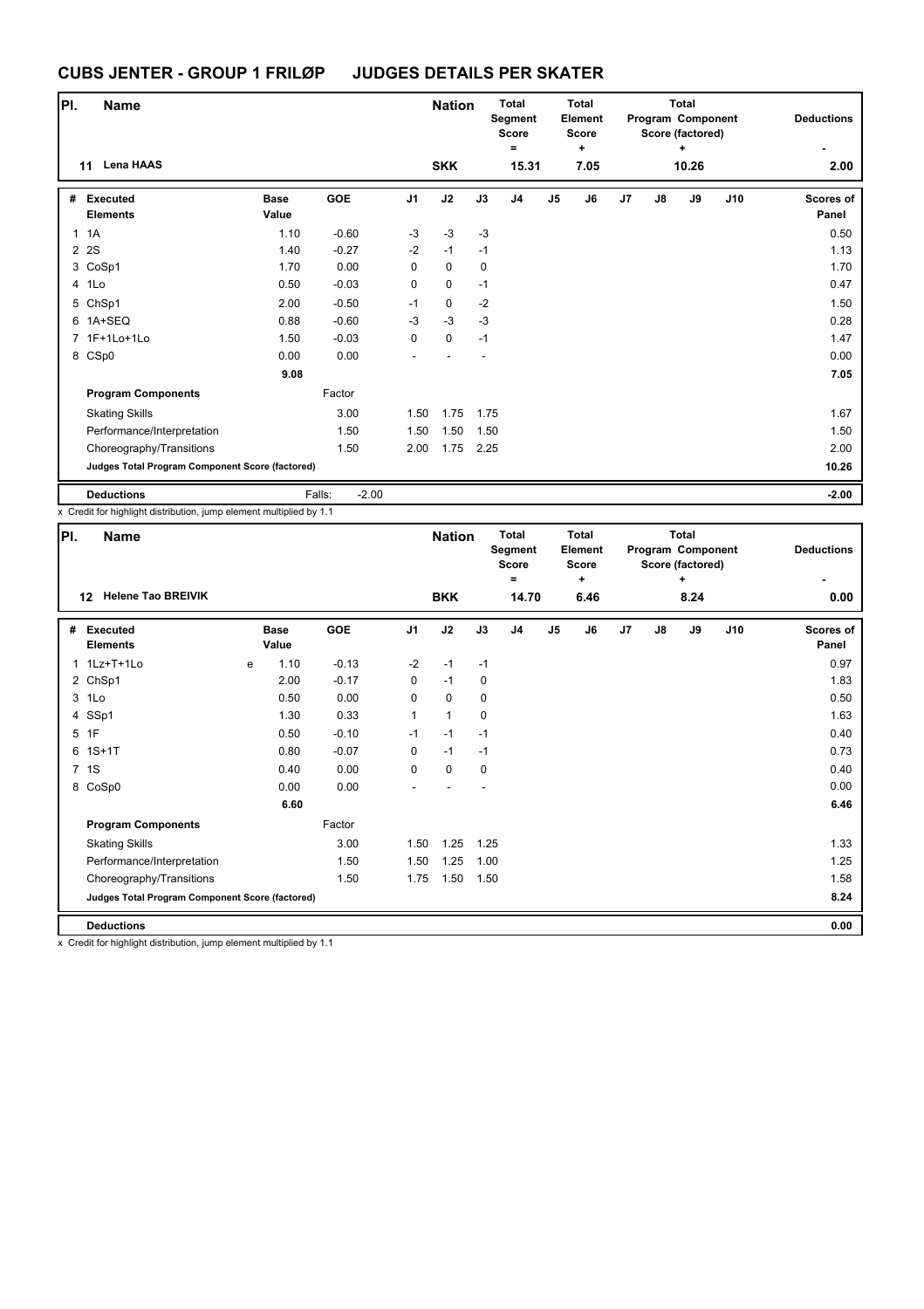| PI. | <b>Name</b>                                     |                      |         | <b>Nation</b>  |             | <b>Total</b><br>Segment<br><b>Score</b> |                | Total<br>Element<br><b>Score</b> |           |                | <b>Total</b><br>Program Component<br>Score (factored) |                   | <b>Deductions</b> |                    |
|-----|-------------------------------------------------|----------------------|---------|----------------|-------------|-----------------------------------------|----------------|----------------------------------|-----------|----------------|-------------------------------------------------------|-------------------|-------------------|--------------------|
|     | Andrea HAGEN-ØYE<br>13                          |                      |         |                | <b>SKK</b>  |                                         | $=$<br>14.31   |                                  | ٠<br>4.93 |                |                                                       | $\ddot{}$<br>9.38 |                   | 0.00               |
|     |                                                 |                      |         |                |             |                                         |                |                                  |           |                |                                                       |                   |                   |                    |
| #   | Executed<br><b>Elements</b>                     | <b>Base</b><br>Value | GOE     | J <sub>1</sub> | J2          | J3                                      | J <sub>4</sub> | J <sub>5</sub>                   | J6        | J <sub>7</sub> | J8                                                    | J9                | J10               | Scores of<br>Panel |
| 1   | 1A                                              | 1.10                 | 0.00    | 0              | 0           | $\mathbf 0$                             |                |                                  |           |                |                                                       |                   |                   | 1.10               |
|     | 2 ChSp0                                         | 0.00                 | 0.00    |                |             |                                         |                |                                  |           |                |                                                       |                   |                   | 0.00               |
|     | 3 CSp0                                          | 0.00                 | 0.00    |                |             |                                         |                |                                  |           |                |                                                       |                   |                   | 0.00               |
|     | 4 1F+1T+1Lo                                     | 1.40                 | $-0.10$ | $-1$           | $-1$        | $-1$                                    |                |                                  |           |                |                                                       |                   |                   | 1.30               |
|     | $5$ 1A+1T                                       | 1.50                 | 0.00    | 0              | $\mathbf 0$ | 0                                       |                |                                  |           |                |                                                       |                   |                   | 1.50               |
| 6   | 1Lz                                             | 0.60                 | $-0.07$ | 0              | $-1$        | $-1$                                    |                |                                  |           |                |                                                       |                   |                   | 0.53               |
|     | 7 1Lo                                           | 0.50                 | 0.00    | 0              | $\mathbf 0$ | 0                                       |                |                                  |           |                |                                                       |                   |                   | 0.50               |
|     | 8 SSp0                                          | 0.00                 | 0.00    |                |             | ÷                                       |                |                                  |           |                |                                                       |                   |                   | 0.00               |
|     |                                                 | 5.10                 |         |                |             |                                         |                |                                  |           |                |                                                       |                   |                   | 4.93               |
|     | <b>Program Components</b>                       |                      | Factor  |                |             |                                         |                |                                  |           |                |                                                       |                   |                   |                    |
|     | <b>Skating Skills</b>                           |                      | 3.00    | 2.25           | 1.50        | 1.50                                    |                |                                  |           |                |                                                       |                   |                   | 1.75               |
|     | Performance/Interpretation                      |                      | 1.50    | 1.75           | 1.50        | 0.75                                    |                |                                  |           |                |                                                       |                   |                   | 1.33               |
|     | Choreography/Transitions                        |                      | 1.50    | 2.00           | 1.25        | 1.00                                    |                |                                  |           |                |                                                       |                   |                   | 1.42               |
|     | Judges Total Program Component Score (factored) |                      |         |                |             |                                         |                |                                  |           |                |                                                       |                   |                   | 9.38               |
|     | <b>Deductions</b>                               |                      |         |                |             |                                         |                |                                  |           |                |                                                       |                   |                   | 0.00               |

x Credit for highlight distribution, jump element multiplied by 1.1

| PI.          | Name                                            |                      |            |                | <b>Nation</b> |      | <b>Total</b><br>Segment<br><b>Score</b><br>۰ |                | <b>Total</b><br>Element<br><b>Score</b><br>٠ |                |               | <b>Total</b><br>Program Component<br>Score (factored)<br>٠ | <b>Deductions</b> |                    |
|--------------|-------------------------------------------------|----------------------|------------|----------------|---------------|------|----------------------------------------------|----------------|----------------------------------------------|----------------|---------------|------------------------------------------------------------|-------------------|--------------------|
|              | <b>Linn LODGAARD</b><br>14                      |                      |            |                | <b>TSK</b>    |      | 13.98                                        |                | 6.10                                         |                | 7.88          |                                                            |                   | 0.00               |
| #            | <b>Executed</b><br><b>Elements</b>              | <b>Base</b><br>Value | <b>GOE</b> | J <sub>1</sub> | J2            | J3   | J <sub>4</sub>                               | J <sub>5</sub> | J6                                           | J <sub>7</sub> | $\mathsf{J}8$ | J9                                                         | J10               | Scores of<br>Panel |
| $\mathbf{1}$ | 1Lz                                             | 0.60                 | $-0.10$    | $-1$           | $-1$          | $-1$ |                                              |                |                                              |                |               |                                                            |                   | 0.50               |
|              | 2 SSp1                                          | 1.30                 | $-0.70$    | $-2$           | $-2$          | $-3$ |                                              |                |                                              |                |               |                                                            |                   | 0.60               |
|              | 3 1F                                            | 0.50                 | $-0.10$    | $-1$           | $-1$          | $-1$ |                                              |                |                                              |                |               |                                                            |                   | 0.40               |
|              | 4 1Lo                                           | 0.50                 | 0.00       | 0              | $\mathbf 0$   | 0    |                                              |                |                                              |                |               |                                                            |                   | 0.50               |
|              | 5 ChSp1                                         | 2.00                 | $-0.50$    | $-1$           | $-1$          | $-1$ |                                              |                |                                              |                |               |                                                            |                   | 1.50               |
|              | 6 USp1                                          | 1.20                 | $-0.40$    | $-1$           | $-1$          | $-2$ |                                              |                |                                              |                |               |                                                            |                   | 0.80               |
|              | 7 1S+1Lo                                        | 0.90                 | 0.00       | 0              | $\mathbf 0$   | 0    |                                              |                |                                              |                |               |                                                            |                   | 0.90               |
|              | 8 1F+1Lo                                        | 1.00                 | $-0.10$    | $-1$           | $-1$          | $-1$ |                                              |                |                                              |                |               |                                                            |                   | 0.90               |
|              |                                                 | 8.00                 |            |                |               |      |                                              |                |                                              |                |               |                                                            |                   | 6.10               |
|              | <b>Program Components</b>                       |                      | Factor     |                |               |      |                                              |                |                                              |                |               |                                                            |                   |                    |
|              | <b>Skating Skills</b>                           |                      | 3.00       | 1.50           | 1.50          | 0.75 |                                              |                |                                              |                |               |                                                            |                   | 1.25               |
|              | Performance/Interpretation                      |                      | 1.50       | 1.50           | 1.50          | 1.00 |                                              |                |                                              |                |               |                                                            |                   | 1.33               |
|              | Choreography/Transitions                        |                      | 1.50       | 1.50           | 1.75          | 1.00 |                                              |                |                                              |                |               |                                                            |                   | 1.42               |
|              | Judges Total Program Component Score (factored) |                      |            |                |               |      |                                              |                |                                              |                |               |                                                            |                   | 7.88               |
|              | <b>Deductions</b>                               |                      |            |                |               |      |                                              |                |                                              |                |               |                                                            |                   | 0.00               |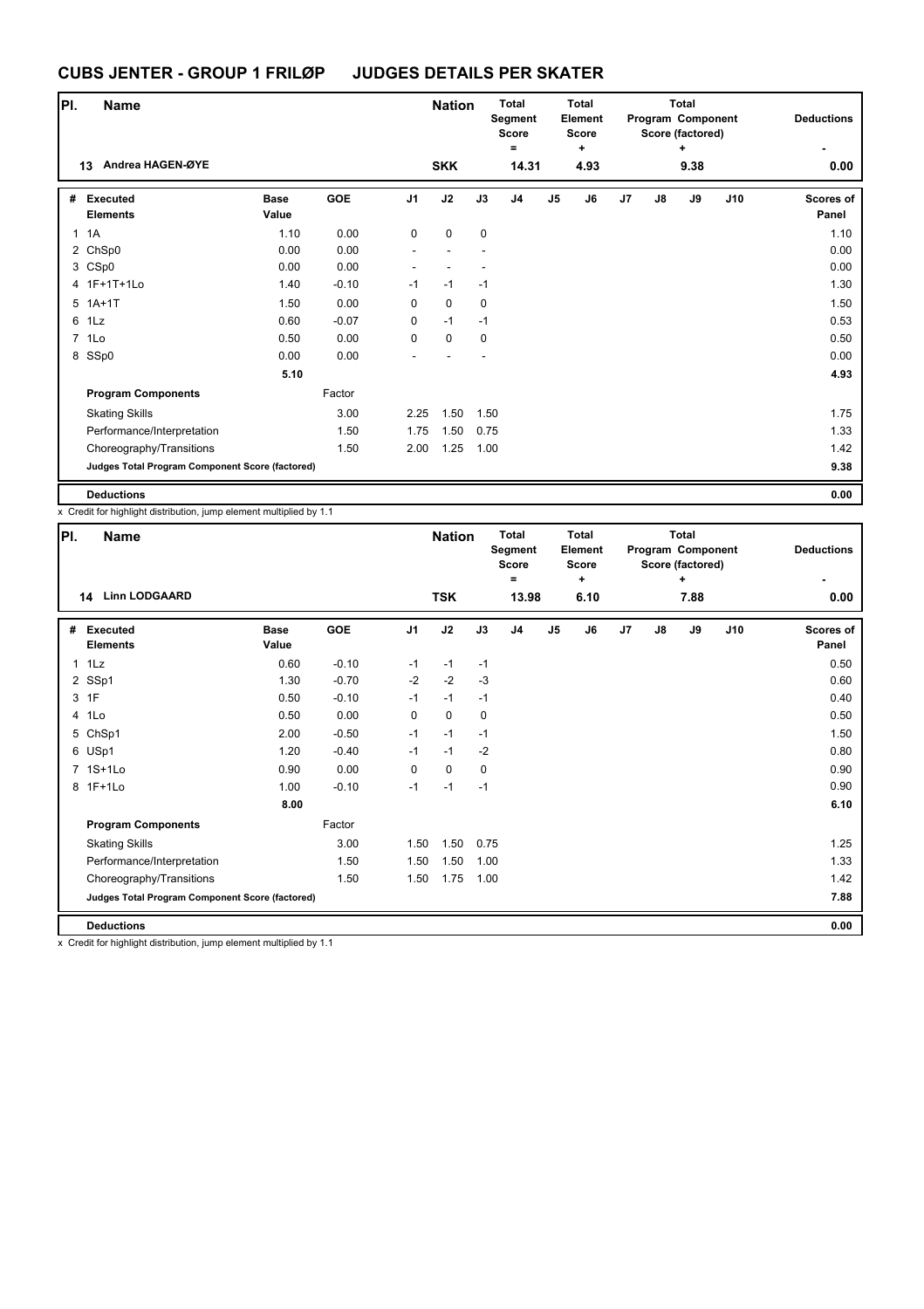| PI. | <b>Name</b>                                     |                      |            |                | <b>Nation</b>            |             | <b>Total</b><br>Segment<br><b>Score</b><br>$\equiv$ |                | <b>Total</b><br>Element<br><b>Score</b><br>÷ |    |    | <b>Total</b><br>Program Component<br>Score (factored)<br>÷ |     | <b>Deductions</b>         |
|-----|-------------------------------------------------|----------------------|------------|----------------|--------------------------|-------------|-----------------------------------------------------|----------------|----------------------------------------------|----|----|------------------------------------------------------------|-----|---------------------------|
|     | <b>Julia PETTERSEN</b><br>15                    |                      |            |                | <b>MKK</b>               |             | 13.17                                               |                | 6.53                                         |    |    | 6.64                                                       |     | 0.00                      |
| #   | Executed<br><b>Elements</b>                     | <b>Base</b><br>Value | <b>GOE</b> | J <sub>1</sub> | J2                       | J3          | J <sub>4</sub>                                      | J <sub>5</sub> | J6                                           | J7 | J8 | J9                                                         | J10 | <b>Scores of</b><br>Panel |
|     | $1.1A+1T$                                       | 1.50                 | $-0.07$    | 0              | $\mathbf 0$              | $-1$        |                                                     |                |                                              |    |    |                                                            |     | 1.43                      |
|     | 2 CUSp1                                         | 1.70                 | $-0.30$    | $-1$           | $-1$                     | $-1$        |                                                     |                |                                              |    |    |                                                            |     | 1.40                      |
|     | 3 ChSp0                                         | 0.00                 | 0.00       | ٠              | $\overline{\phantom{a}}$ |             |                                                     |                |                                              |    |    |                                                            |     | 0.00                      |
|     | 4 1Lo+1Lo                                       | 1.00                 | 0.00       | 0              | $\mathbf 0$              | $\mathbf 0$ |                                                     |                |                                              |    |    |                                                            |     | 1.00                      |
|     | 5 1Lz                                           | 0.60                 | 0.00       | 0              | 0                        | $\mathbf 0$ |                                                     |                |                                              |    |    |                                                            |     | 0.60                      |
|     | 6 CoSp1                                         | 1.70                 | $-0.10$    | 0              | $\mathbf 0$              | $-1$        |                                                     |                |                                              |    |    |                                                            |     | 1.60                      |
|     | 7 1F                                            | 0.50                 | 0.00       | 0              | $\mathbf 0$              | 0           |                                                     |                |                                              |    |    |                                                            |     | 0.50                      |
|     |                                                 | 7.00                 |            |                |                          |             |                                                     |                |                                              |    |    |                                                            |     | 6.53                      |
|     | <b>Program Components</b>                       |                      | Factor     |                |                          |             |                                                     |                |                                              |    |    |                                                            |     |                           |
|     | <b>Skating Skills</b>                           |                      | 3.00       | 0.75           | 1.25                     | 0.75        |                                                     |                |                                              |    |    |                                                            |     | 0.92                      |
|     | Performance/Interpretation                      |                      | 1.50       | 1.25           | 1.50                     | 1.25        |                                                     |                |                                              |    |    |                                                            |     | 1.33                      |
|     | Choreography/Transitions                        |                      | 1.50       | 1.25           | 1.25                     | 1.25        |                                                     |                |                                              |    |    |                                                            |     | 1.25                      |
|     | Judges Total Program Component Score (factored) |                      |            |                |                          |             |                                                     |                |                                              |    |    |                                                            |     | 6.64                      |
|     | <b>Deductions</b>                               |                      |            |                |                          |             |                                                     |                |                                              |    |    |                                                            |     | 0.00                      |

**Deductions**<br>x Credit for highlight distribution, jump element multiplied by 1.1

| <b>Total</b><br><b>Total</b><br><b>Total</b><br><b>Nation</b><br>Program Component<br><b>Deductions</b><br>Segment<br>Element<br><b>Score</b><br><b>Score</b><br>Score (factored)<br>$\equiv$<br>٠<br>÷ |  |            |                | PI.<br><b>Name</b> |                      |                                                                      |       |
|---------------------------------------------------------------------------------------------------------------------------------------------------------------------------------------------------------|--|------------|----------------|--------------------|----------------------|----------------------------------------------------------------------|-------|
| 12.61<br>5.00<br>8.61<br>1.00                                                                                                                                                                           |  | <b>RKK</b> |                |                    |                      | <b>Sofie ANDERSEN</b>                                                | 16    |
| J3<br>J <sub>4</sub><br>J7<br>J9<br>J10<br>J <sub>5</sub><br>J6<br>J8<br><b>Scores of</b><br>Panel                                                                                                      |  | J2         | J <sub>1</sub> | <b>GOE</b>         | <b>Base</b><br>Value | <b>Executed</b><br><b>Elements</b>                                   | #     |
| 0<br>0<br>0.90                                                                                                                                                                                          |  |            | 0              | 0.00               | 0.90                 | $1.1F+1T$                                                            |       |
| 0.00                                                                                                                                                                                                    |  |            |                | 0.00               | 0.00                 | 2 SSp0                                                               |       |
| 0<br>0.50<br>0                                                                                                                                                                                          |  |            | 0              | 0.00               | 0.50                 |                                                                      | 3 1Lo |
| 1.20<br>$-1$                                                                                                                                                                                            |  | $-1$       | $-1$           | $-0.10$            | 1.30                 | 4 1S+1Lo+1T                                                          |       |
| 0.00                                                                                                                                                                                                    |  |            |                | 0.00               | 0.00                 | 5 ChSp0                                                              |       |
| $\mathbf 0$<br>0<br>0.50                                                                                                                                                                                |  |            | 0              | 0.00               | 0.50                 |                                                                      | 6 1Lo |
| $-1$<br>1.40                                                                                                                                                                                            |  | $-1$       | $-1$           | $-0.30$            | 1.70                 | CoSp1                                                                | 7     |
| $\mathbf 0$<br>0.50<br>$\mathbf 0$                                                                                                                                                                      |  |            | 0              | 0.00               | 0.50                 |                                                                      | 8 1F  |
| 5.00                                                                                                                                                                                                    |  |            |                |                    | 5.40                 |                                                                      |       |
|                                                                                                                                                                                                         |  |            |                | Factor             |                      | <b>Program Components</b>                                            |       |
| 1.25<br>1.33                                                                                                                                                                                            |  | 1.50       | 1.25           | 3.00               |                      | <b>Skating Skills</b>                                                |       |
| 1.25<br>1.50                                                                                                                                                                                            |  | 1.75       | 1.50           | 1.50               |                      | Performance/Interpretation                                           |       |
| 1.58<br>1.50                                                                                                                                                                                            |  | 1.50       | 1.75           | 1.50               |                      | Choreography/Transitions                                             |       |
| 8.61                                                                                                                                                                                                    |  |            |                |                    |                      | Judges Total Program Component Score (factored)                      |       |
| $-1.00$                                                                                                                                                                                                 |  |            |                | $-1.00$            | Time violation:      | <b>Deductions</b>                                                    |       |
|                                                                                                                                                                                                         |  |            |                |                    |                      | x. Credit for highlight distribution, jump element multiplied by 1,1 |       |